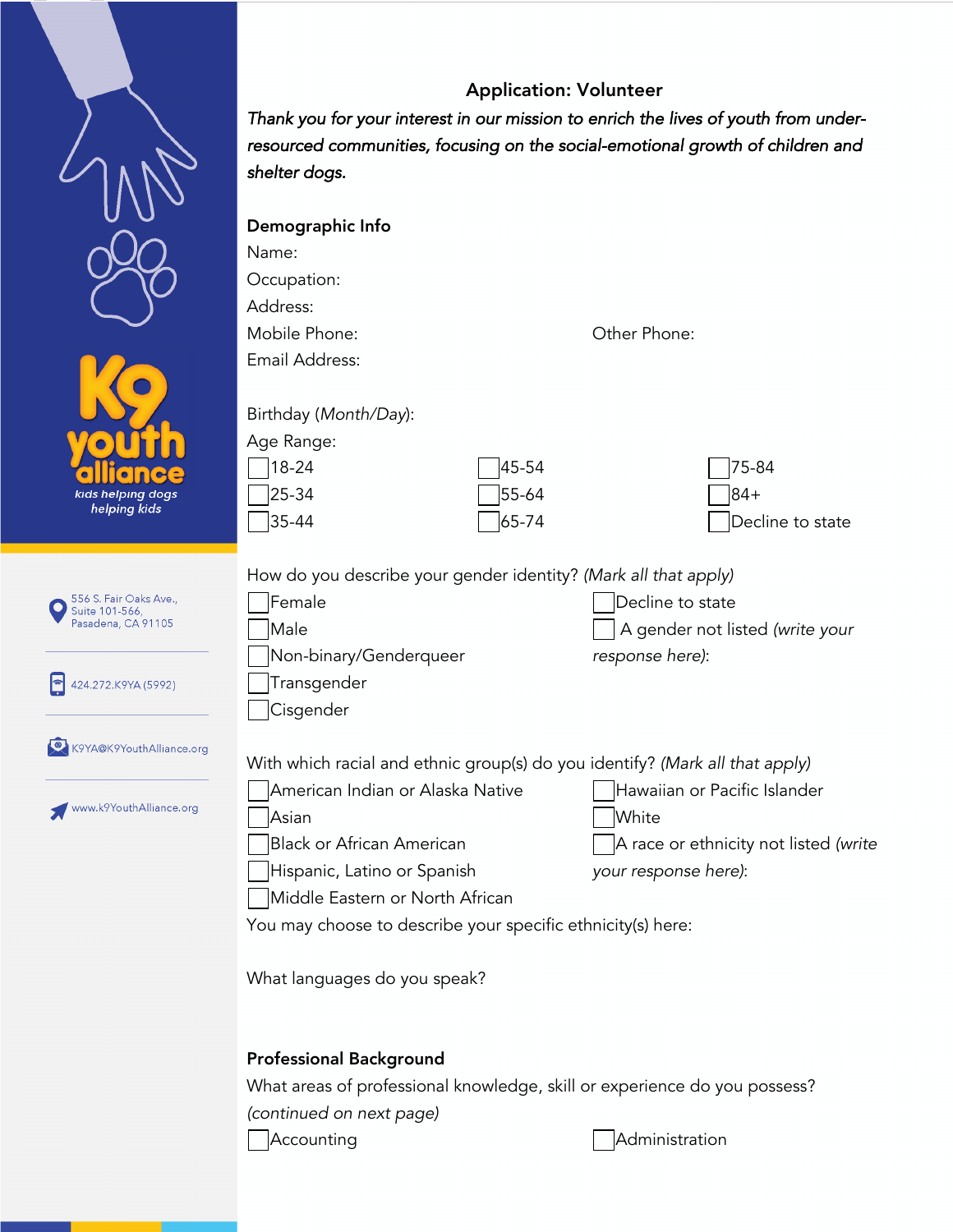



Fundraising/Development Marketing/Communications Non-Profit Leadership Strategic Planning Canine Training/Behavior Social Media Internet Technology Other(s) *(please describe):*

1. Briefly describe the nature of the professional knowledge, skill and experience you possess for the boxes you checked above.

## Volunteer Experience & Educational Background

- *1.* Describe your educational background (include any degrees or certificates or titles you hold).
- *2.* List any organizations you have volunteered with or are currently volunteering with and briefly describe your service*.*
- *3.* Why do you want to volunteer with K9 Youth Alliance?
- *4.* What types of things will help keep you engaged as a volunteer (e.g., strong sense of community, seeing that you are making a difference, appreciation activities, direct interaction with stakeholders)?

## Interest & Availability

1. Our volunteers are vital to the success of our programs and to the organization as a whole, our goal is to match you with the types of activities you would find fulfilling. Please select all of the areas that interest you, and/or feel free to write in your own.

Program Volunteer \*18 & over Administrative

Board Membership

Research & Outcomes

Curriculum Development Fundraising Events (e.g., LA Marathon Charity Team, Annual Pub Trivia)









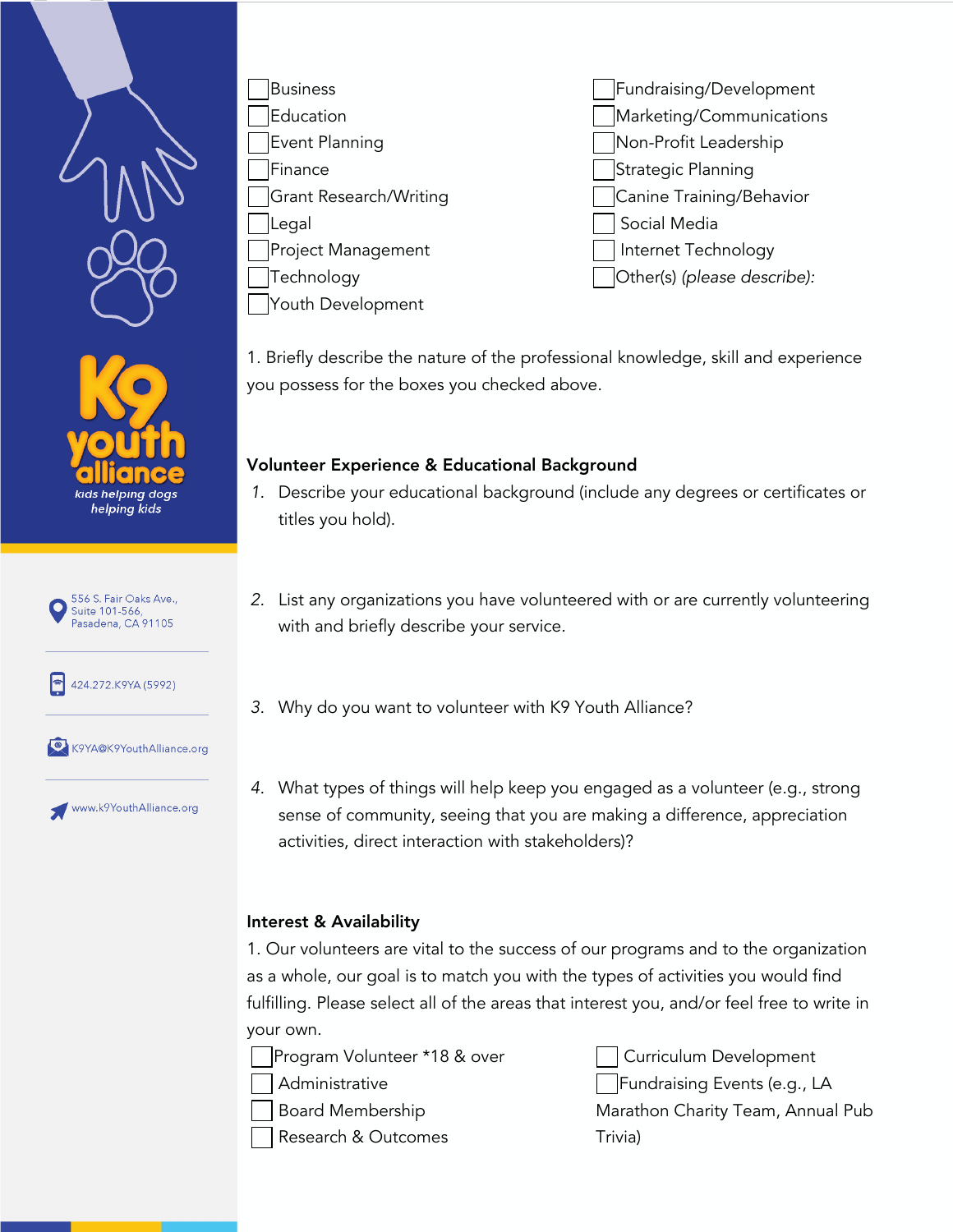





Web Development Other(s):

2. In general, what days and timeframes are you able to volunteer?

| Mon | Tues | Weds | Thurs | Fri | Sat | Sun |
|-----|------|------|-------|-----|-----|-----|
|     |      |      |       |     |     |     |
|     |      |      |       |     |     |     |
|     |      |      |       |     |     |     |
|     |      |      |       |     |     |     |

7. Please describe your experience, personal or professional, with dogs (*experience with dogs is not a requirement*).

8. Please describe your experience, personal or professional, with youth ages 10 – 18 (*experience with youth is not a requirement*).



www.k9YouthAlliance.org

References & Emergency Info

Please provide the name and contact info of a person we may call as a reference *(personal or professional, non-family member*). Name (*first, last*): Nature of your relationship: Telephone number: Email address: Address:

*Who would you like us to notify in the event of an emergency?* Name: Telephone: Email address: Nature of your relationship:

## Criminal History

Have you ever been convicted of a misdemeanor or felony, or are any misdemeanor or felony charges pending against you?  $\bigcap$  Yes  $\bigcap$  No If yes, please explain below. (Note: Answering yes will not automatically prohibit individuals from becoming volunteers, but will be considered with respect to time,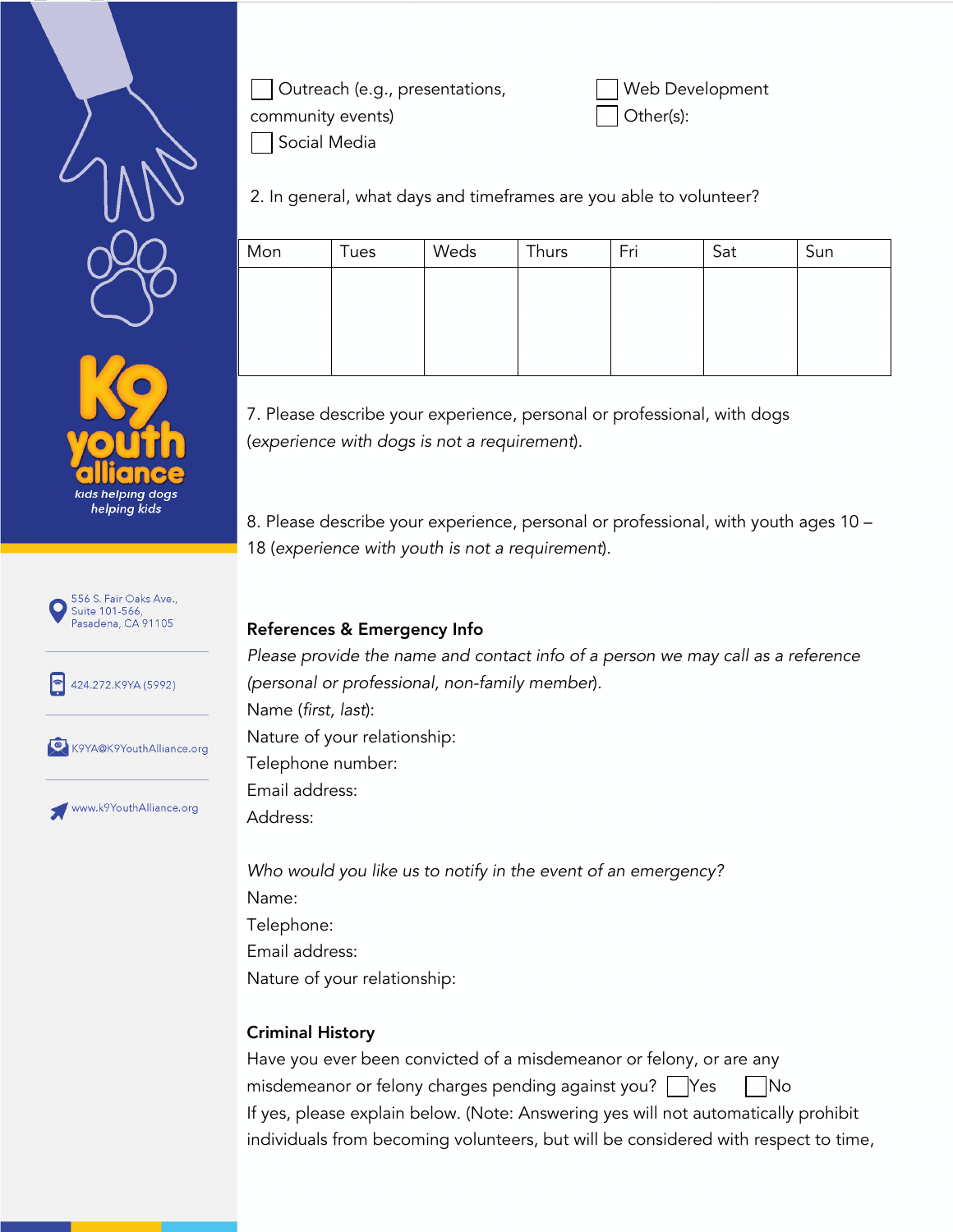



circumstances, seriousness and relationship to volunteer responsibilities. Some volunteer positions may require a background check. If you are selected for one of those assignments, you will be provided with a separate criminal background check authorization form.)

My signature below certifies that all statements made on this application are true, complete and correct to the best of my knowledge and belief. I understand these statements are subject to verification. I understand that falsification on this application can disqualify me from consideration or result in my volunteer services being denied. Furthermore, my signature below provides my authorization to [nonprofit] to conduct driver license and motor vehicle record checks as needed, as well as reference checks to determine my suitability for placement.

I hereby release all parties from any liability for furnishing this information.

Applicant Name (printed): Applicant Signature: Date:

 $\frac{1}{2}$  ,  $\frac{1}{2}$  ,  $\frac{1}{2}$  ,  $\frac{1}{2}$  ,  $\frac{1}{2}$  ,  $\frac{1}{2}$  ,  $\frac{1}{2}$  ,  $\frac{1}{2}$  ,  $\frac{1}{2}$  ,  $\frac{1}{2}$  ,  $\frac{1}{2}$  ,  $\frac{1}{2}$  ,  $\frac{1}{2}$  ,  $\frac{1}{2}$  ,  $\frac{1}{2}$  ,  $\frac{1}{2}$  ,  $\frac{1}{2}$  ,  $\frac{1}{2}$  ,  $\frac{1$ 







www.k9YouthAlliance.org

K9 Youth Alliance acknowledges that equal opportunity for all persons is a fundamental human value. Each volunteer applicant will be considered on the basis of individual ability and merit, without regard to race, color, age, religion, national origin, disability, gender identity, sexual orientation or marital status.

*We appreciate your thoughtful responses. Please submit your completed application to Kelly @ k9ya@k9youthalliance.org.* 

*We will be in touch soon - Thank you!*